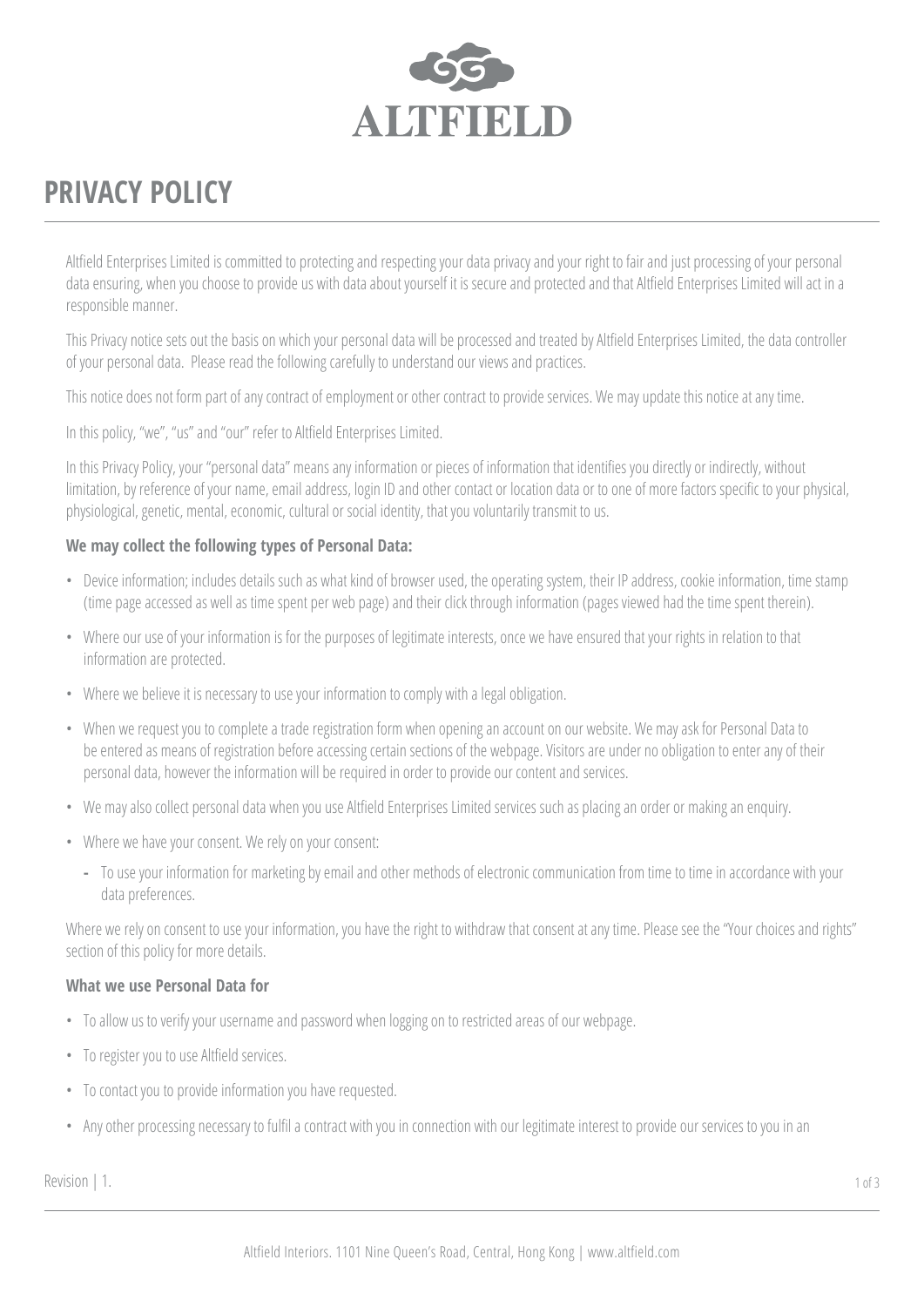

# **PRIVACY POLICY**

efficient, secure and personalised manner.

- To send you marketing communications, alerts and newsletters through our marketing channels, subject to your consent or otherwise permitted by law, in connection with our legitimate interest to provide information on products that you request from us or that we feel may be of interest to you. This may include important changes to the website or changes to existing services.
- To develop our content and general administration based on our users interests and our services.

Altfield Enterprises Limited may process information that will be maintained, used and disclosed in aggregate form only, without limitations to determine:

- **-** The total number of visitors to the site.
- **-** The number of visitors to each page.
- **-** The browser type, any linked external websites and IP addresses.

Altfield Enterprises Limited may analyse this data for trends and statistics in the aggregate and may use such information to administer the website, track users' movement and gather broad demographic information.

Altfield Enterprises Limited may also use your information for our legitimate interest to:

- **-** Ensure the security of your user account and our business.
- **-** To prevent or detect fraud or abuse of the website, products or services.
- **-** To implement and enforce our Terms and Conditions or any other business agreements concluded with your company.
- **-** To administer technical aspects of our website including trouble shooting , diagnosis of technical and service problems, testing, encryption and similar operations.

#### **Who will we share your information with:**

We may share your information with the following parties:

- Our outsourcing partners and suppliers. All of our service providers are required to maintain the confidentiality and security of your personal information and to use it only in compliance with applicable data privacy laws and are prohibited from using or disclosing your personal information for any purpose other than providing their services on our behalf or as otherwise required be applicable law.
- Third parties. We will only disclose your personal data to third parties under the following conditions;
	- **-** If we are required to disclose or share your personal data in order to comply with any legal obligation or in order to enforce or apply our terms and conditions or any other agreements. To protect the rights, property or safety of Altfield Enterprises Limited, our customers and organisations for the protection against credit risk and fraud.
	- **-** If Altfield Enterprises Limited or substantially all of its assets are acquired by a third party. Personal data held about our customers will be one of the transferred assets

Revision | 1. 2 of 3